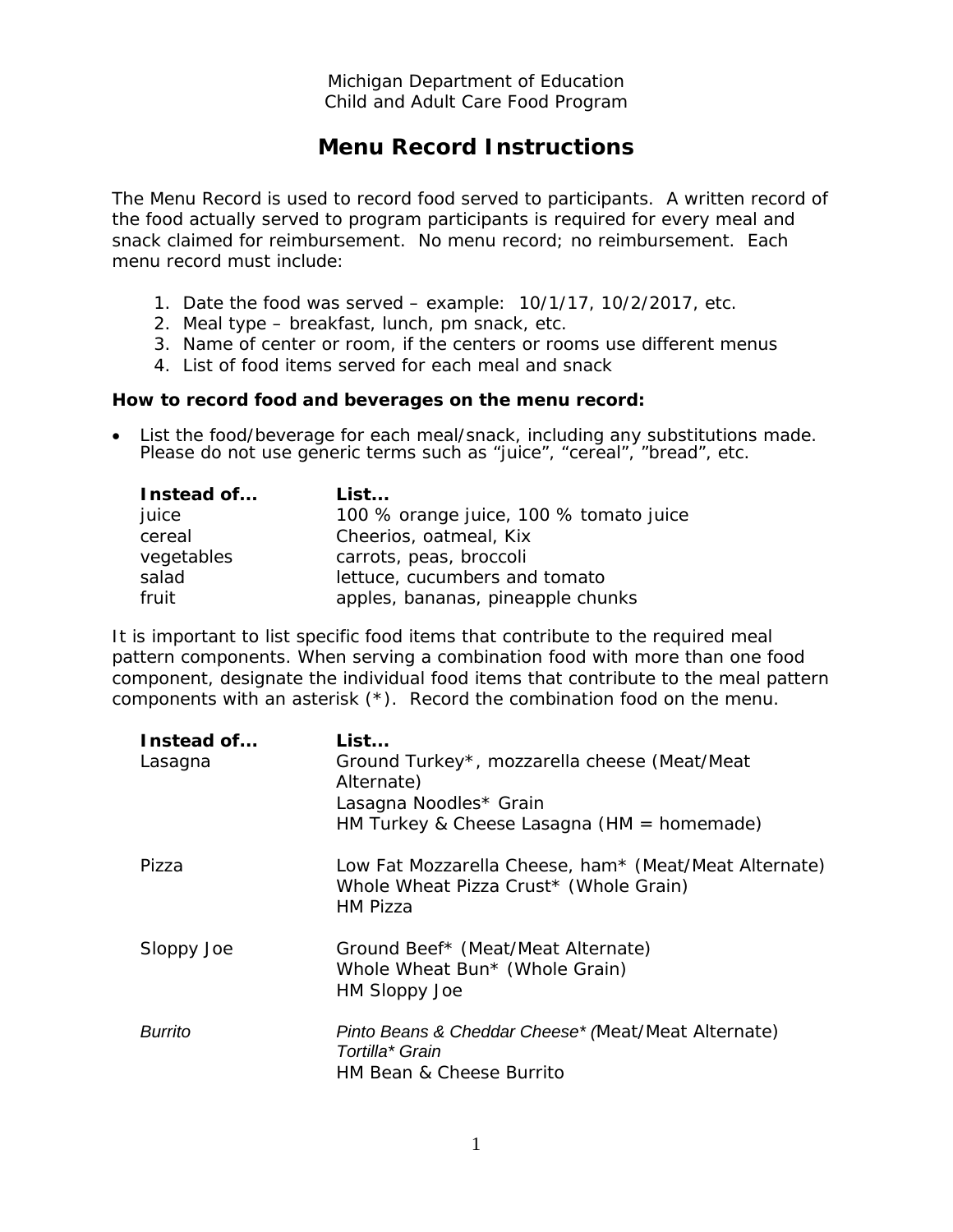- Remember to list sandwich bread, hot dog bun, pizza crust, pasta, etc., on the grains/bread line.
- Remember to designate whole grain/whole grain rich food items served on the menu record. You may use "WG", "WW", "WGR" or another acronym to denote whole grain requirement was met.
- Write "HM" to designate a homemade main entree items such as pizza, macaroni and cheese, ravioli or spaghetti. It is best practice to use standardized recipes that provide the required component amounts. A great resource for standardized recipes is [The Institute of Child Nutrition](http://www.theicn.org/) at http://www.theicn.org. Also see the *Food Buying Guide for Child Nutrition Programs* or *Child Care Recipes* for detailed instructions on determining food amounts to purchase and prepare. These are available on the Child and Adult [Care Food Program \(CACFP\) website](http://www.michigan.gov/cacfp) at www.michigan.gov/cacfp. Recipes for homemade items should be on file at the preparation site.
- Write "CN" on the menu record for all CN (Child Nutrition) labeled combination foods.
- The menu record requirements for the CACFP differ from the National School Lunch Program (NSLP). CACFP institutions must identify the individual food components which contribute to the CACFP meal pattern requirements on the menu record. "School lunch menus" are often used as a "marketing tool" to encourage participation and may require additional information.
- Food Service Production records are used in the NSLP to document meal components to meet program recordkeeping requirements. While they are not required for CACFP in Michigan, they may be requested to clarify questions related to menus.
- The menu record requirements for the CACFP differ from the National School Lunch Program (NSLP). CACFP institutions must identify the individual food components which contribute to the CACFP meal pattern requirements on the menu record. If your facility uses a promotional "school lunch" menu format, it is necessary to make notations on the menu to meet CACFP requirements. When terms such as "*Peter Rabbit Sticks" (carrot sticks)* or "*Gobbler Sandwich" (turkey sandwich)* are listed on the promotional menu, write the name of the actual food item served next to or by the "marketing" term on the menu. *Example*: Write *carrot sticks* next to the "Peter Rabbit Sticks" and *Turkey on Whole Wheat Bread* next to the "Gobbler Sandwich" on the menu. If it is easier, you can have a separate promotional menu and a meal component production record of foods/beverages served, but this is not required.
- Use a separate menu record for each month. Do not include any days from another month if a week is split between two months, keep the records separate.